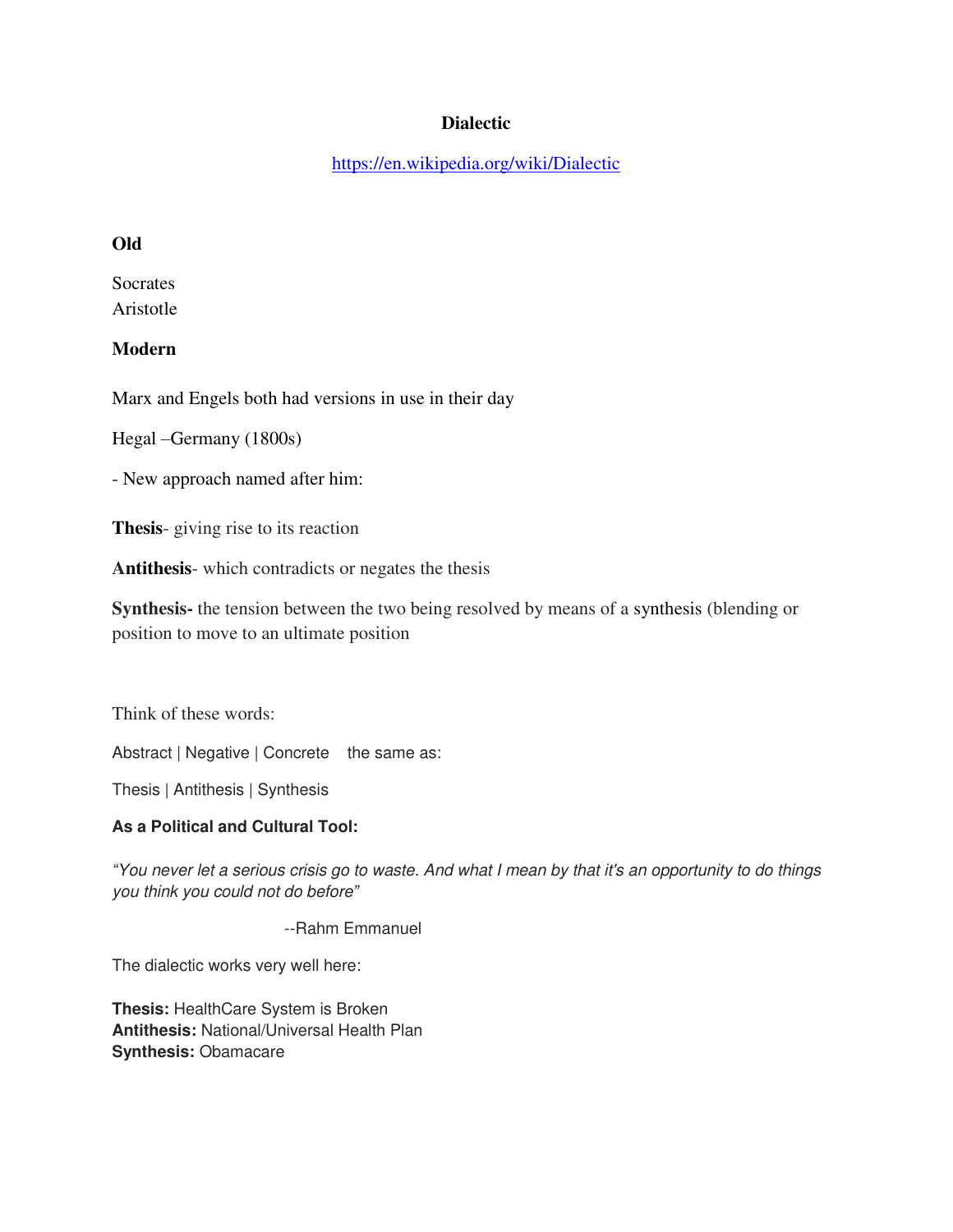# **OTHER EXAMPLES**

| <b>Thesis</b>                                                                                                                                         | <b>Antithesis</b>                                                                                      | <b>Synthesis</b>                                                                                                                                                                                                                                                                                                                                                                                                                                                                                                                    |
|-------------------------------------------------------------------------------------------------------------------------------------------------------|--------------------------------------------------------------------------------------------------------|-------------------------------------------------------------------------------------------------------------------------------------------------------------------------------------------------------------------------------------------------------------------------------------------------------------------------------------------------------------------------------------------------------------------------------------------------------------------------------------------------------------------------------------|
| Natural Law vs. Legal<br>Positivism, Evolution<br>Atheism<br>Constitution-moral<br>absolutes, natural law and<br>self-evident truths<br>(God present) | A new untruth [evolution<br>atheism] is better than an<br>old truth [natural law].<br>(No God present) | Natural law, morality and original intent<br>are dead and only a "living [evolving]<br>constitution" can rule over a<br>progressive, socialist society in modern<br>times.<br>Leftists, Marxists, socialists,<br>Darwinists, liberals and progressives<br>have used a Hegelian dialectic to<br>undermine and deconstruct God, truth<br>and realism, and upon its ashes erect<br>a vile pagan idol to <i>Übermenchen</i> -<br>Superman, or Man as god<br>http://www.wnd.com/2013/07/hegels-<br>dialectic-in-the-age-of-obama-part-2/ |
|                                                                                                                                                       |                                                                                                        |                                                                                                                                                                                                                                                                                                                                                                                                                                                                                                                                     |

| <b>Thesis</b>                           | <b>Antithesis</b>                | <b>Synthesis</b>                                                                                                                                                                                                                                                                                                                             |
|-----------------------------------------|----------------------------------|----------------------------------------------------------------------------------------------------------------------------------------------------------------------------------------------------------------------------------------------------------------------------------------------------------------------------------------------|
| Sacredness of Life vs. Cult<br>of Death | God is dead (Nietzsche<br>[1886] | The State is god based on Darwin's<br>evolution atheism, survival of the fittest<br>and natural selection. The weak must<br>give way to the strong whose Will to<br>Power ascends them upward on the<br>evolutionary ladder as leaders of a<br>future utopia.<br>http://www.wnd.com/2013/07/hegels-<br>dialectic-in-the-age-of-obama-part-2/ |

| <b>Thesis</b>                  | <b>Antithesis</b>               | <b>Synthesis</b>                 |
|--------------------------------|---------------------------------|----------------------------------|
| Terrorism is under control     | 9/11                            | Liberties eroded:                |
|                                |                                 |                                  |
|                                |                                 | Patriot Act                      |
|                                |                                 | TSA (interesting how they        |
|                                |                                 | came up with these initials)     |
|                                |                                 | Thesis   Synthesis   Antithesis  |
|                                |                                 | $\odot$                          |
| <b>Thesis</b>                  | <b>Antithesis</b>               | <b>Synthesis</b>                 |
| America was built on [legal]   | Congress must immediately       | The self-destruction of the      |
| immigration, by [legal]        | pass the amnesty bill granting  | Republican Party will be         |
| immigrants: "Give me Your      | 30 million Hispanics (and their | complete, making America         |
| tired, Your poor, Your huddled | relatives) perpetual            | officially a one-party socialist |
| masses yearning to breathe     | membership in the Democratic    | dictatorship.                    |
| free                           | Party                           |                                  |